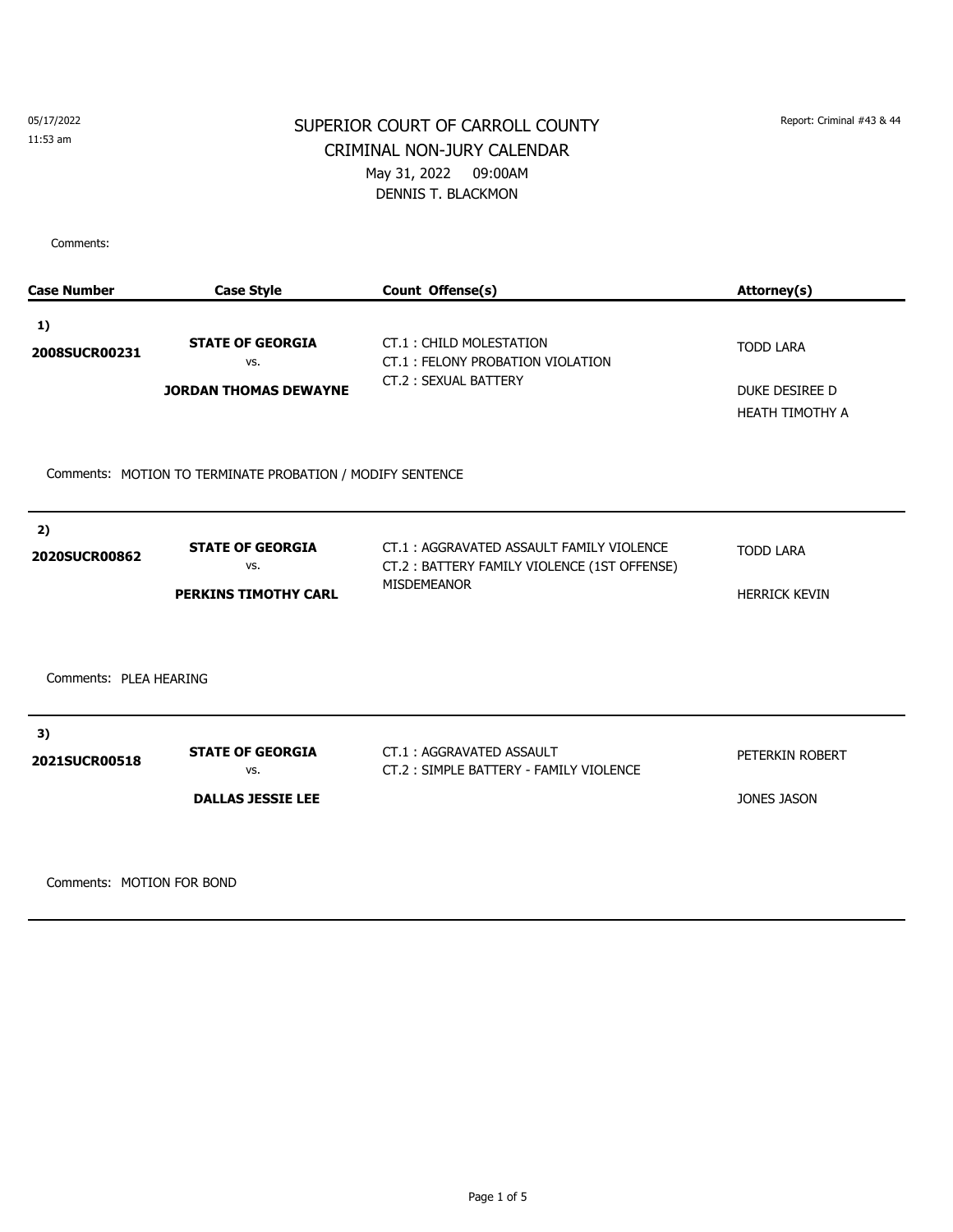# SUPERIOR COURT OF CARROLL COUNTY Report: Criminal #43 & 44 CRIMINAL NON-JURY CALENDAR May 31, 2022 09:00AM DENNIS T. BLACKMON

Comments:

| Case Number                  | <b>Case Style</b>               | Count Offense(s)                     | Attorney(s)              |
|------------------------------|---------------------------------|--------------------------------------|--------------------------|
| 4)                           |                                 |                                      |                          |
|                              | <b>STATE OF GEORGIA</b>         | CT.1: AGGRAVATED BATTERY             | PETERKIN ROBERT          |
| 2021SUCR01015                | VS.                             | CT.2: AGGRAVATED ASSAULT             |                          |
|                              | <b>WARREN GARY MONROE</b>       | CT.3: AGGRAVATED ASSAULT             |                          |
|                              |                                 |                                      |                          |
|                              |                                 |                                      |                          |
|                              |                                 |                                      |                          |
| Comments: MOT TO REVOKE BOND |                                 |                                      |                          |
|                              |                                 |                                      |                          |
| 5)                           |                                 |                                      |                          |
| 2022SUCR00010                | <b>STATE OF GEORGIA</b>         | CT.1 : Forgery - 1st Degree          | STEWART NATHAN           |
|                              | vs.                             | CT.2: Forgery - 1st Degree           |                          |
|                              | <b>SCHOFIELD LASHANDA MARIE</b> | CT.3 : Forgery - 1st Degree          | <b>JONES JASON</b>       |
|                              |                                 | CT.4 : Forgery - 1st Degree          |                          |
|                              |                                 | CT.5 : Forgery - 1st Degree          |                          |
|                              |                                 | CT.6 : Forgery - 1st Degree          |                          |
|                              |                                 | CT.7: Forgery - 1st Degree           |                          |
| Comments: MOTION FOR BOND    |                                 | CT.8: THEFT BY TAKING - MISDEMEANOR  |                          |
|                              |                                 | CT.9: THEFT BY TAKING - MISDEMEANOR  |                          |
|                              |                                 | CT.10: THEFT BY TAKING - MISDEMEANOR |                          |
|                              |                                 | CT.11: THEFT BY TAKING - MISDEMEANOR |                          |
|                              |                                 | CT.12: THEFT BY TAKING - MISDEMEANOR |                          |
|                              |                                 | CT.13: THEFT BY TAKING - MISDEMEANOR |                          |
|                              |                                 | CT.14: THEFT BY TAKING - MISDEMEANOR |                          |
| 6)                           |                                 |                                      |                          |
| 2022SUCR00033                | <b>STATE OF GEORGIA</b>         | CT.1: TERRORISTIC THREATS AND ACTS   | WILLIAMS-VICKERY JESSICA |
|                              | VS.                             | CT.2 : TERRORISTIC THREATS AND ACTS  |                          |
|                              | <b>PERKINS TIMOTHY CARL</b>     |                                      | <b>HERRICK KEVIN</b>     |
|                              |                                 |                                      |                          |
|                              |                                 |                                      |                          |

Comments: PLEA HEARING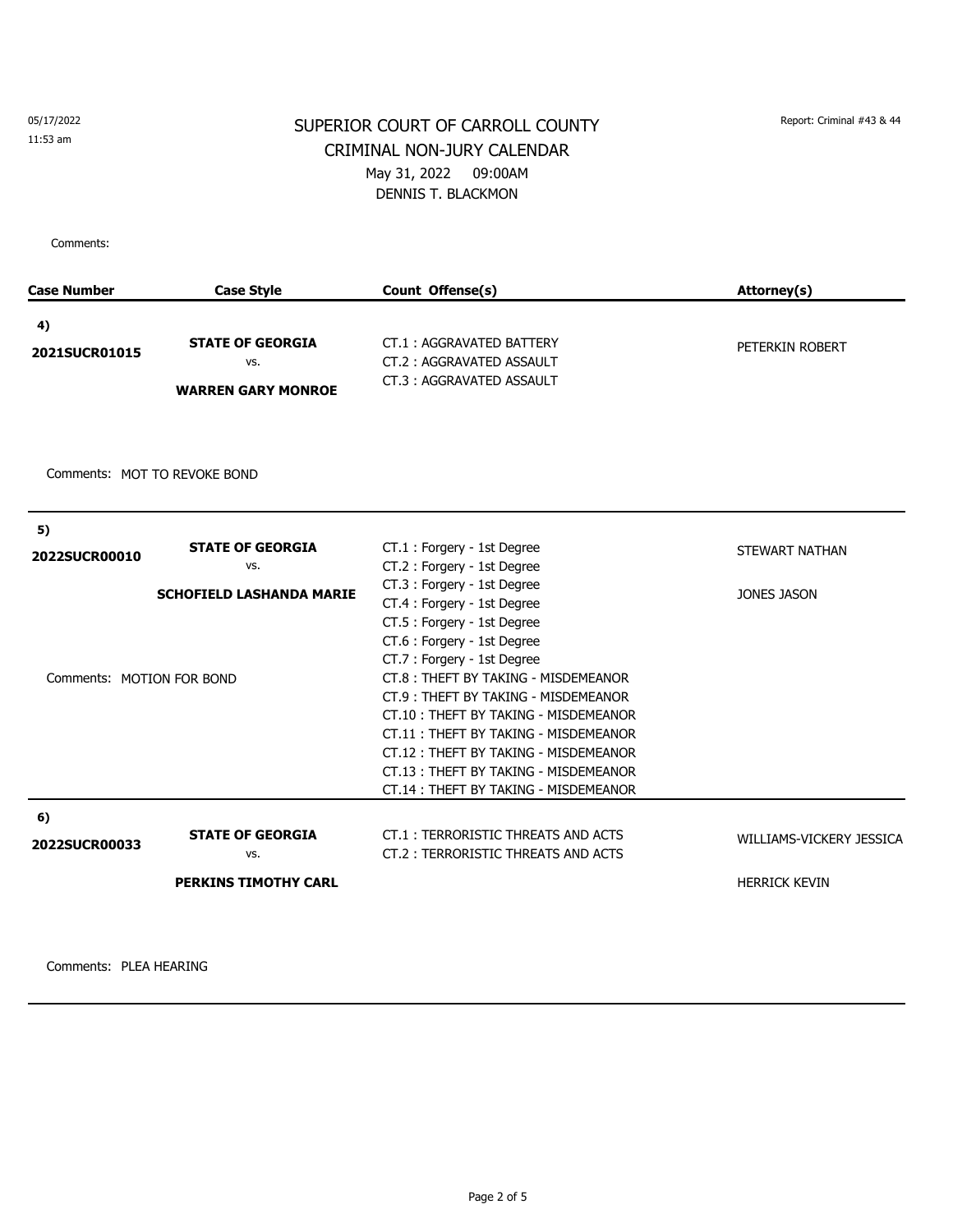# SUPERIOR COURT OF CARROLL COUNTY Report: Criminal #43 & 44 CRIMINAL NON-JURY CALENDAR May 31, 2022 09:00AM DENNIS T. BLACKMON

Comments:

| <b>Case Number</b>  | <b>Case Style</b>                                              | Count Offense(s)                                                                                                                                                                    | Attorney(s)                           |
|---------------------|----------------------------------------------------------------|-------------------------------------------------------------------------------------------------------------------------------------------------------------------------------------|---------------------------------------|
| 7)<br>2022SUCR00172 | <b>STATE OF GEORGIA</b><br>VS.<br><b>WILKENS DAMARCUS M</b>    | CT.1: RECEIPT, POSSESSION OR TRANSFER OF<br>FIREARM BY CONVICTED FELON OR FELONY FIRST<br><b>OFFENDER</b><br>CT.2: WILLFUL OBSTRUCTION OF LAW<br>ENFORCEMENT OFFICERS - MISDEMEANOR | STEWART NATHAN<br><b>OLMERT KEITH</b> |
| 8)<br>2022SUWA00157 | <b>STATE OF GEORGIA</b><br>VS.<br><b>WILLIAMS HEATH ROBERT</b> | CT.1: POSSESSION OF TOOLS FOR COMMISSION<br>OF A CRIME<br>CT.2: CRIMINAL TRESPASS<br>CT.3: THEFT BY SHOPLIFTING - FELONY                                                            | STEWART NATHAN<br>JONES JASON         |
| 9)<br>2022SUWA00317 | <b>STATE OF GEORGIA</b><br>VS.<br><b>MORTON TOMMY</b>          | CT.1: ESCAPE - FELONY                                                                                                                                                               | PETERKIN ROBERT<br><b>BRAY GERALD</b> |

Comments: PLEA HEARING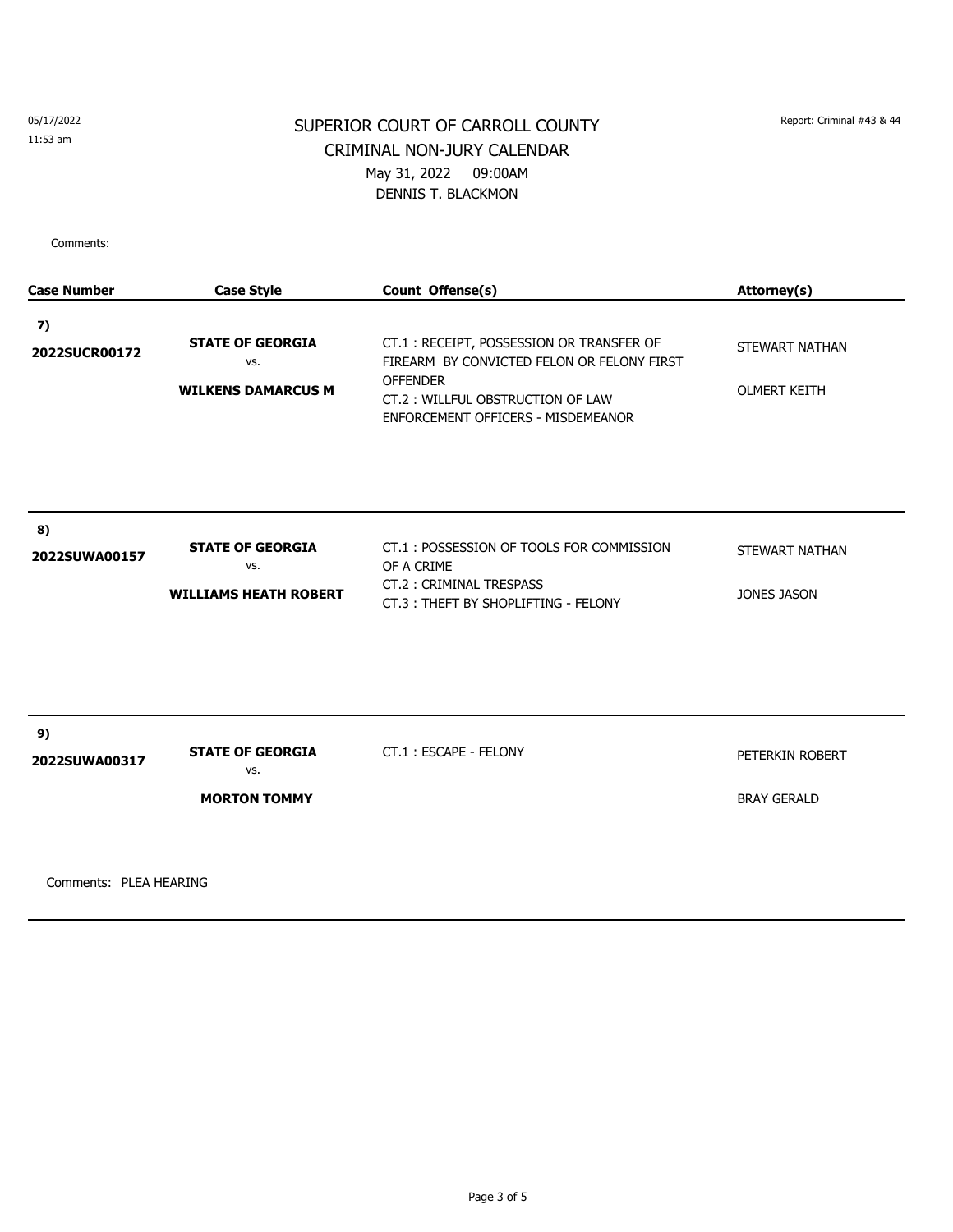# SUPERIOR COURT OF CARROLL COUNTY Report: Criminal #43 & 44 CRIMINAL NON-JURY CALENDAR May 31, 2022 09:00AM DENNIS T. BLACKMON

Comments:

| <b>Case Number</b>                      | <b>Case Style</b>                                                | Count Offense(s)                                                                                  | Attorney(s)                           |
|-----------------------------------------|------------------------------------------------------------------|---------------------------------------------------------------------------------------------------|---------------------------------------|
| 10)<br>2022SUWA00349                    | <b>STATE OF GEORGIA</b><br>vs.                                   | CT.1: TERRORISTIC THREATS AND ACTS                                                                | PETERKIN ROBERT                       |
|                                         | <b>REID JUNA NATHANIAL</b>                                       |                                                                                                   | <b>HERRICK KEVIN</b>                  |
| Comments: BOND MODIFICATION             |                                                                  |                                                                                                   |                                       |
| 11)                                     |                                                                  |                                                                                                   |                                       |
| 2022SUWA00377                           | <b>STATE OF GEORGIA</b><br>VS.                                   | CT.1: POSSESSION OF METHAMPHETAMINE<br>CT.2: VEHICLES WITH FALSE OR SECRET                        | PETERKIN ROBERT                       |
|                                         | <b>YANEZ ROSEMARY</b>                                            | <b>COMPARTMENTS</b>                                                                               | <b>JONES JASON</b>                    |
| Comments: PLEA HEARING<br>2022SUWA00377 | <b>STATE OF GEORGIA</b><br>VS.<br><b>GILLAM JADIDIAH JAMESON</b> | CT.1: POSSESSION OF METHAMPHETAMINE<br>CT.2: VEHICLES WITH FALSE OR SECRET<br><b>COMPARTMENTS</b> | PETERKIN ROBERT<br><b>BRAY GERALD</b> |
| Comments: PLEA HEARING<br>12)           |                                                                  |                                                                                                   |                                       |
| 2022SUWA00403                           | <b>STATE OF GEORGIA</b>                                          | CT.1: AGGRAVATED ASSAULT                                                                          | WILLIAMS-VICKERY JESSICA              |
|                                         | VS.<br><b>STEPHENS KRISTAL DION</b>                              | CT.2: ARMED ROBBERY<br>CT.3 : HOME INVASION 1ST DEGREE                                            | <b>HERRICK KEVIN</b>                  |
| Comments: MOT FOR BOND                  |                                                                  |                                                                                                   |                                       |